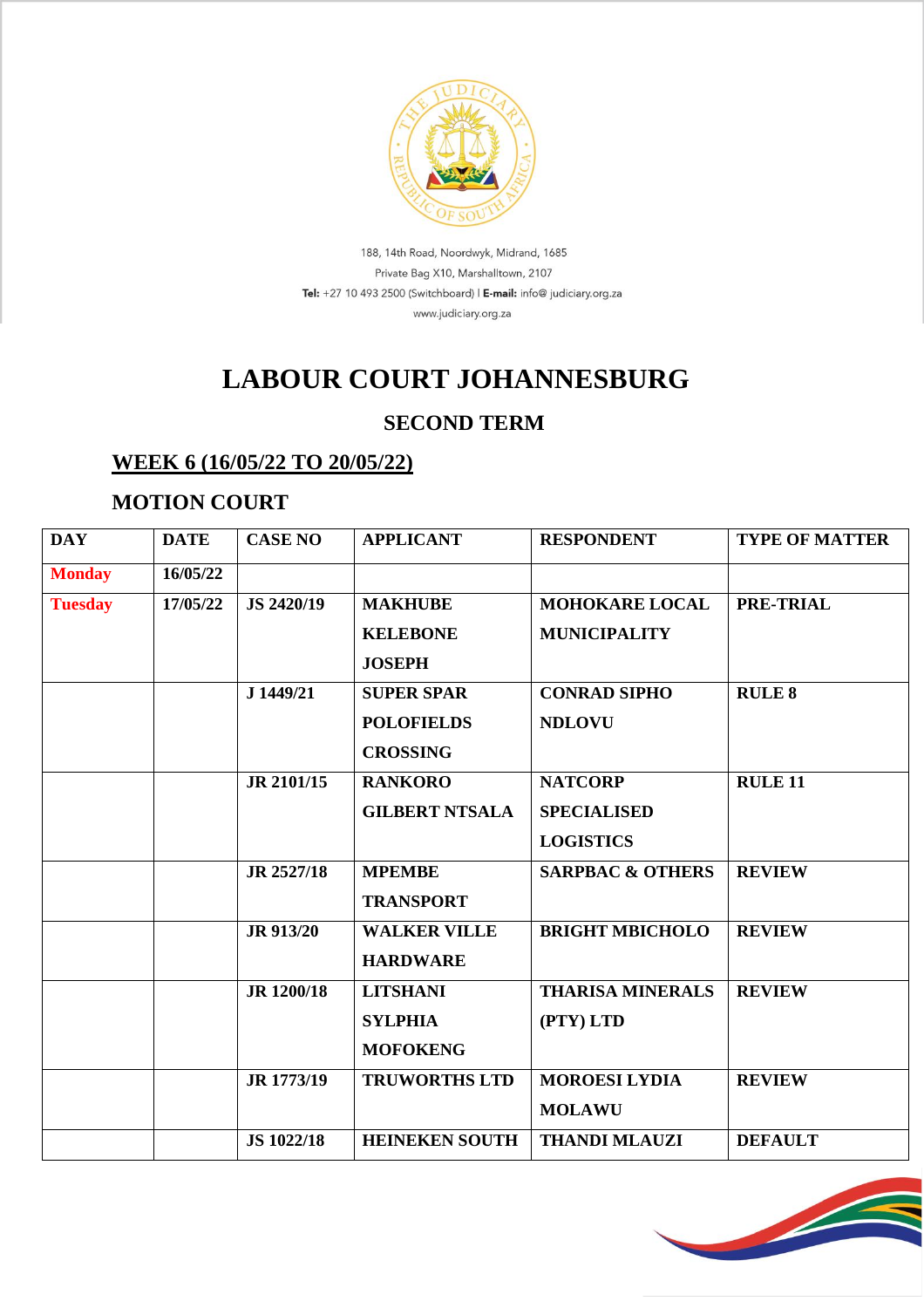|                  |          |                  | <b>AFRICA (PTY) LTD</b> |                              | <b>JUDGMENT</b>                                 |
|------------------|----------|------------------|-------------------------|------------------------------|-------------------------------------------------|
|                  |          | JS 975/19        | <b>MALIWA JOSEPH</b>    | <b>ENM TRADING CC</b>        | <b>DEFAULT</b>                                  |
|                  |          |                  |                         |                              |                                                 |
|                  |          |                  | <b>NKOMO</b>            |                              | <b>JUDGMENT</b>                                 |
|                  |          | J 695/21         | <b>BANTJIE JOHANN</b>   | <b>KITTING &amp; ALLIED</b>  | <b>DEFAULT</b>                                  |
|                  |          |                  |                         | <b>SERVICES</b>              | <b>JUDGMENT</b>                                 |
|                  |          | J 4261/16        | <b>BENNET</b>           | <b>SAPS</b>                  | <b>REVIEW</b>                                   |
|                  |          |                  | <b>SHIBODZE</b>         |                              | <b>(SITTING AT LAND</b>                         |
|                  |          |                  |                         |                              | <b>CLAIMS COURT)</b>                            |
|                  |          | <b>JR 223/20</b> | <b>K R HLAKOTSA</b>     | <b>SAPS</b>                  | <b>REVIEW</b>                                   |
|                  |          |                  |                         |                              | <b>(SITTING AT LAND</b>                         |
|                  |          |                  |                         |                              | <b>CLAIMS COURT)</b>                            |
|                  |          | JR 1664/17       | <b>THOMPSON</b>         | <b>NJSAIL</b>                | <b>REVIEW</b>                                   |
|                  |          |                  | <b>KHUSELA (PTY)</b>    |                              | <b>(SITTING AT LAND</b><br><b>CLAIMS COURT)</b> |
|                  |          |                  | <b>LTD</b>              |                              |                                                 |
|                  |          | JR 2853/17       | <b>ZENZELE NDLELA</b>   | <b>DEPT OF</b>               | <b>REVIEW</b>                                   |
|                  |          |                  |                         |                              | <b>(SITTING AT LAND</b>                         |
|                  |          |                  |                         | <b>CORRECTIONAL</b>          | <b>CLAIMS COURT)</b>                            |
|                  |          |                  |                         | <b>SERVICES</b>              |                                                 |
| <b>Wednesday</b> | 18/05/22 | JS 743/19        | <b>INDEERA</b>          | <b>CLINIX HEALTH</b>         | PRE-TRIAL                                       |
|                  |          |                  | <b>RAMPHAL</b>          | <b>GROUP</b>                 |                                                 |
|                  |          | <b>JS 23/20</b>  | <b>JUNE K U NAIKER</b>  | <b>COLLEGE OF</b>            | <b>PRE-TRIAL</b>                                |
|                  |          |                  |                         | PRODUCTION TEEN              |                                                 |
|                  |          | <b>JS 38/20</b>  | <b>PLASTUS</b>          | <b>EVANGELICALLUTH</b>       | <b>SEC 158(1)(C)</b>                            |
|                  |          |                  | <b>BHEKIYISE</b>        | <b>ERAN CHURCH IN SA</b>     |                                                 |
|                  |          |                  | <b>MATHE</b>            |                              |                                                 |
|                  |          |                  |                         |                              |                                                 |
|                  |          | JS 106/15        | <b>PATRICK</b>          | <b>OLIDATA SERVICES</b>      | <b>COMPEL</b>                                   |
|                  |          |                  | <b>MALESELA</b>         | <b>CC T/A KONICA</b>         |                                                 |
|                  |          |                  | <b>MPEPELE</b>          | <b>MINOLTA WITBANK</b>       |                                                 |
|                  |          |                  |                         |                              |                                                 |
|                  |          | JS 977/19        | <b>JABULANI JOHN G</b>  | <b>MINISTER OF</b>           | POINT IN LIMINE                                 |
|                  |          |                  | <b>NHLANHLA</b>         | <b>POLICE &amp; 3 OTHERS</b> |                                                 |
|                  |          | <b>JS 842/20</b> | <b>PULANE MOLEFE</b>    | <b>COUNCIL FOR</b>           | <b>EXCEPTION</b>                                |
|                  |          |                  |                         | <b>MEDICAL SCHEME</b>        |                                                 |
|                  |          | JS 903/19        | <b>VIOLET NTLOKO</b>    | <b>SPRING GREEN</b>          | <b>SPECIAL PLEA</b>                             |
|                  |          |                  | & 15 OTHERS             | <b>TRADING</b>               |                                                 |
|                  |          | JS 144/13        | <b>SAEWA OBO E</b>      | <b>PHAKISA</b>               | <b>JOINDER</b>                                  |
|                  |          |                  | <b>NHLAMPANGO &amp;</b> | <b>CORPORATE</b>             |                                                 |
|                  |          |                  |                         |                              |                                                 |

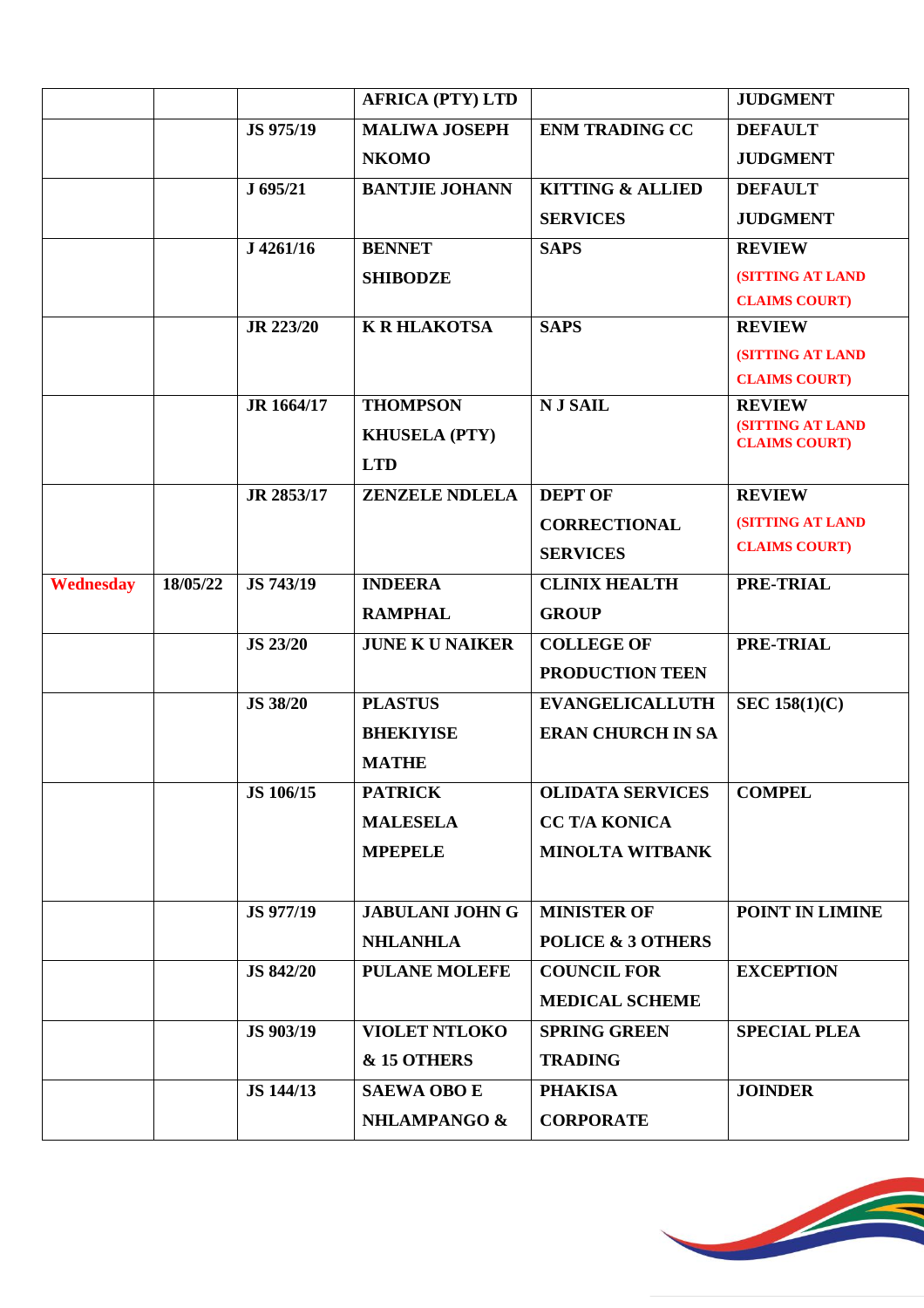

188, 14th Road, Noordwyk, Midrand, 1685 Private Bag X10, Marshalltown, 2107 Tel: +27 10 493 2500 (Switchboard) | E-mail: info@ judiciary.org.za

| www.judiciary.org.za |                     |                             |                         |                         |  |  |
|----------------------|---------------------|-----------------------------|-------------------------|-------------------------|--|--|
|                      |                     | 285 OTHERS                  | <b>SERVICES</b>         |                         |  |  |
|                      | JR 2170/18          | <b>ACT LOGISTICS</b>        | <b>NTM OBO DONALD</b>   | <b>RULE 11</b>          |  |  |
|                      |                     | (PTY) LTD                   | <b>SITHOLE</b>          |                         |  |  |
|                      | JR 1757/21          | <b>GRANT MALCOM</b>         | <b>FONTANA</b>          |                         |  |  |
|                      |                     | <b>DE KLERK</b>             | <b>HOLDINGS</b>         | <b>REVIEW</b>           |  |  |
|                      | JR 1439/21          | <b>SELLO DAVID &amp; 15</b> | <b>ALBANY BAKERY</b>    | <b>REVIEW</b>           |  |  |
|                      |                     | <b>OTHERS</b>               |                         |                         |  |  |
|                      | JR 2335/21          | <b>ABC SWEETS</b>           | <b>APSA-UNISA OBO</b>   | <b>REVIEW</b>           |  |  |
|                      |                     | (PTY) LTD                   | <b>MOSEME DIKELEDI</b>  |                         |  |  |
|                      |                     |                             | <b>MARTINA</b>          |                         |  |  |
|                      | <b>JR 902/20(B)</b> | <b>CHANEL MORNE</b>         | <b>EVOLUTION VAPE</b>   | <b>REVIEW</b>           |  |  |
|                      |                     | & 3 OTHERS                  | (PTY) LTD               |                         |  |  |
|                      | JR 1138/19          | <b>SOMAZIBUKO</b>           | <b>ESKOM HOLDINGS</b>   | <b>REVIEW</b>           |  |  |
|                      |                     |                             | <b>SOC LTD</b>          |                         |  |  |
|                      | JS 930/21           | <b>ISHMAEL</b>              | <b>HEFER PLANT HIRE</b> | <b>DEFAULT</b>          |  |  |
|                      |                     | <b>KGAOGANYENG</b>          |                         | <b>JUDGMENT</b>         |  |  |
|                      | JS 952/21           | <b>MOLEFE</b>               | <b>AUTOPAX</b>          | <b>DEFAULT</b>          |  |  |
|                      |                     | <b>SOLOMON</b>              | <b>PASSENGER</b>        | <b>JUDGMENT</b>         |  |  |
|                      |                     | <b>MMUTLANA &amp; 3</b>     | <b>SERVICES SOC LTD</b> |                         |  |  |
|                      |                     | <b>OTHERS</b>               |                         |                         |  |  |
|                      | JS 759/21           | <b>OBED PAPA</b>            | <b>QUATRO SECURITY</b>  | <b>DEFAULT</b>          |  |  |
|                      |                     | <b>MDLULI</b>               | <b>SERVICES</b>         | <b>JUDGMENT</b>         |  |  |
|                      | J 539/21            | <b>J S DU TOIT</b>          | <b>ERUDITE PROJECTS</b> | <b>APPLICATION</b>      |  |  |
|                      |                     |                             | (PTY) LTD               | <b>(SITTING AT LAND</b> |  |  |
|                      |                     |                             |                         | <b>CLAIMS COURT)</b>    |  |  |
|                      | JR 452/19           | <b>RANOLA T/A</b>           | <b>LE RAMOTSONGAO</b>   | <b>REVIEW</b>           |  |  |
|                      |                     | <b>TEAM SALUKI</b>          |                         | <b>(SITTING AT LAND</b> |  |  |
|                      |                     | <b>TRANSPORT</b>            |                         | <b>CLAIMS COURT)</b>    |  |  |
|                      |                     |                             |                         |                         |  |  |

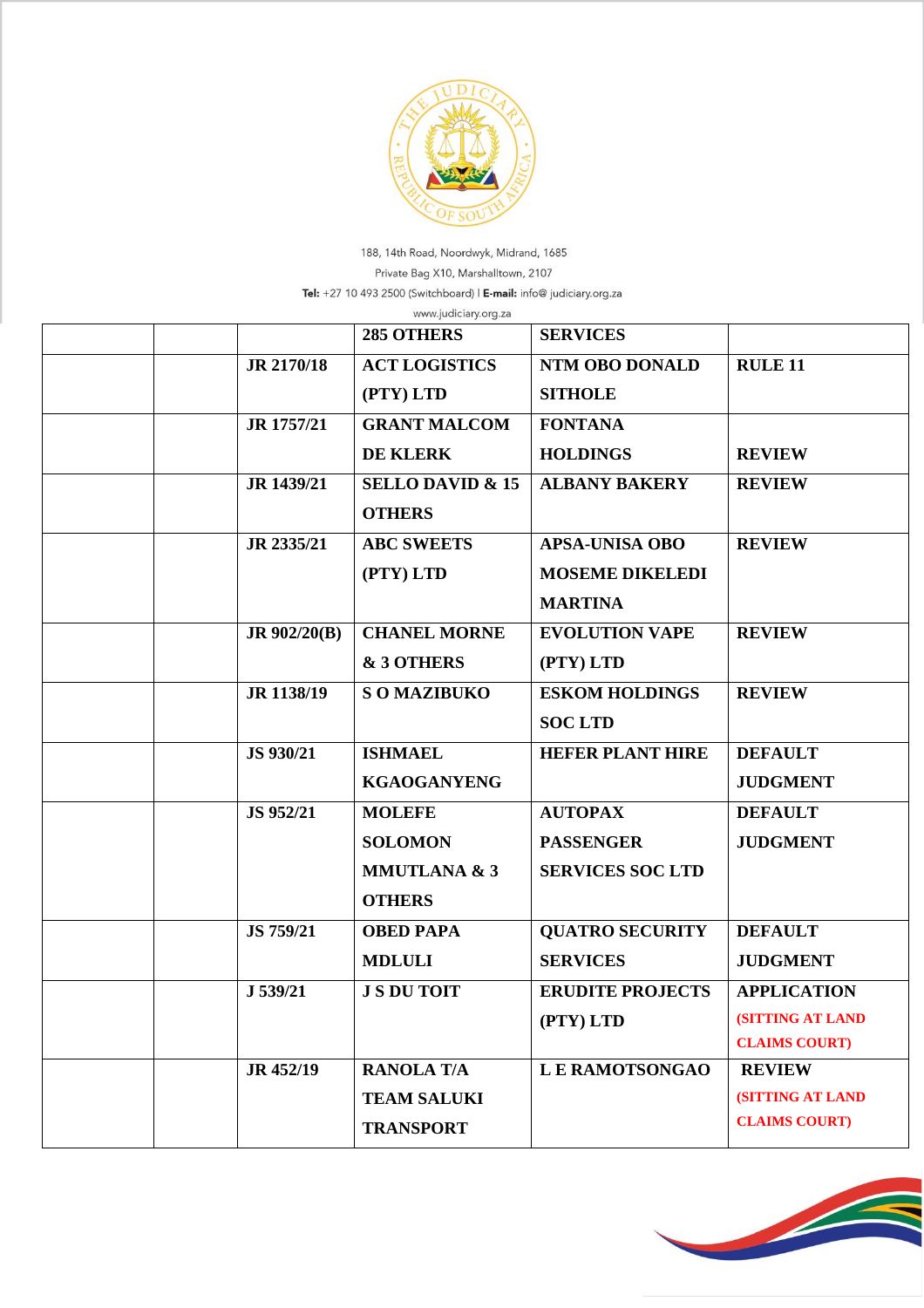|                 |          | JR 666/17       | <b>SAMWU</b>          | <b>N M LEDWABA</b>           | <b>REVIEW</b>           |
|-----------------|----------|-----------------|-----------------------|------------------------------|-------------------------|
|                 |          |                 |                       |                              | <b>(SITTING AT LAND</b> |
|                 |          |                 |                       |                              | <b>CLAIMS COURT)</b>    |
|                 |          | JR 1565/20      | <b>T NZUZA</b>        | <b>DEP OF</b>                | <b>REVIEW</b>           |
|                 |          |                 |                       | <b>CORPORATIVE</b>           | (SITTING AT LAND        |
|                 |          |                 |                       | <b>GOVERNANCE</b>            | <b>CLAIMS COURT)</b>    |
| <b>Thursday</b> | 19/05/22 | J46/22          | <b>ROSY KOBO</b>      | <b>SAPS</b>                  | <b>SEC 158(1)(C)</b>    |
|                 |          | J 195/22 V/S    | <b>THEODORE</b>       | <b>STANDARD BANK OF</b>      | <b>WRIT OF</b>          |
|                 |          |                 | <b>CHIKOTE</b>        | <b>SA</b>                    | <b>EXECUTION</b>        |
|                 |          |                 | <b>MUKISHI</b>        |                              |                         |
|                 |          | JR 2798/21      | PHUTI EXTEN           | <b>MODIMOLLE-</b>            | <b>COMPEL</b>           |
|                 |          |                 | <b>SEEPE</b>          | <b>MOOKGOPHONG</b>           |                         |
|                 |          |                 |                       | <b>LOCAL</b>                 |                         |
|                 |          |                 |                       | <b>MUNCUPALITY</b>           |                         |
|                 |          | JR 1496/19      | PETER BLACK           | <b>STRUCMAC HEAVY</b>        | <b>RULE 11</b>          |
|                 |          |                 | <b>KHAWO TSHALE</b>   | <b>DUTY ENGINEERING</b>      |                         |
|                 |          | JR 1839/20      | <b>EL WILLA</b>       | <b>JESSINA ZIBURWA &amp;</b> | <b>REVIEW</b>           |
|                 |          |                 |                       | <b>12 OTHERS</b>             |                         |
|                 |          | <b>JR 88/18</b> | <b>MTWU OBO O</b>     | <b>G4S CASH SOLUTION</b>     | <b>REVIEW</b>           |
|                 |          |                 | <b>MBHALATI</b>       |                              |                         |
|                 |          | JR 918/21       | <b>SERGENT SERAKI</b> | <b>STAFFING</b>              | <b>REVIEW</b>           |
|                 |          |                 | <b>SEKWATI</b>        | <b>LOGISTICS/TOLL</b>        |                         |
|                 |          |                 |                       | <b>GLOBAL</b>                |                         |
|                 |          |                 |                       | <b>FORWARDING</b>            |                         |
|                 |          | JR 2546/18      | <b>SEBOKENG FUELS</b> | <b>MESHACK CHAUKE</b>        | <b>REVIEW</b>           |
|                 |          | JR 1646/20      | PIET RETIEF TAXI      | <b>GIWUSA</b>                | <b>REVIEW</b>           |
|                 |          |                 | <b>ASOCIATION</b>     |                              |                         |
|                 |          | JS 848/21       | <b>ALBERT</b>         | <b>IMPUMELELO</b>            | <b>DEFAULT</b>          |
|                 |          |                 | <b>LETSOALO</b>       | <b>AGIBUSINESS</b>           | <b>JUDGMENT</b>         |
|                 |          | JS 920/21       | <b>MATSOBANE</b>      | <b>CITY OF JHB</b>           | <b>DEFAULT</b>          |
|                 |          |                 | <b>JONES PHALANE</b>  | <b>METROPOLITAN</b>          | <b>JUDGMENT</b>         |
|                 |          |                 |                       | <b>MUNCIPALITY</b>           |                         |
|                 |          | J 1639/19       | <b>SINDISO VICTOR</b> | <b>BLACK BEES</b>            | <b>DEFAULT</b>          |
|                 |          |                 | <b>MPANZA &amp; 3</b> | <b>SECURITY</b>              | <b>JUDGMENT</b>         |
|                 |          |                 | <b>OTHERS</b>         | <b>CLEANING</b>              |                         |
|                 |          |                 |                       | <b>SERVICES &amp; OTHER</b>  |                         |
|                 |          |                 |                       |                              |                         |

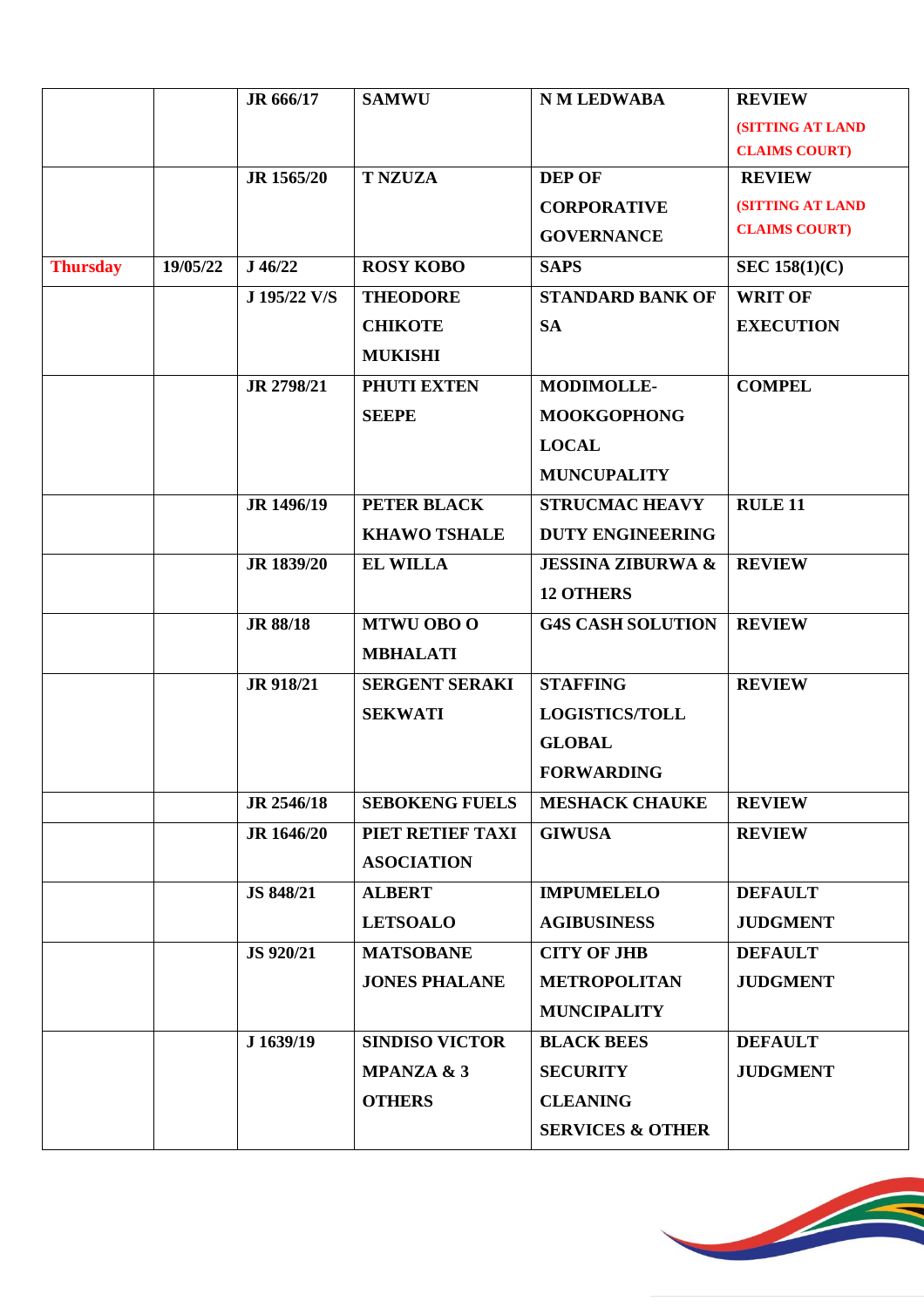

188, 14th Road, Noordwyk, Midrand, 1685 Private Bag X10, Marshalltown, 2107 Tel: +27 10 493 2500 (Switchboard) | E-mail: info@ judiciary.org.za

|               | www.judiciary.org.za |                   |                        |                          |                         |  |  |
|---------------|----------------------|-------------------|------------------------|--------------------------|-------------------------|--|--|
|               |                      | JS 305/21         | <b>LAURENCE</b>        | <b>BOSHOFF FAMILY</b>    | <b>DEFAULT</b>          |  |  |
|               |                      |                   | <b>MAGULA</b>          | <b>TRUST CC T/A BULK</b> | <b>JUDGMENT</b>         |  |  |
|               |                      |                   |                        | <b>FUEL SERVICES</b>     |                         |  |  |
|               |                      | JR 95/19          | <b>BOXING SOUTH</b>    | <b>MOFFAT QITHI</b>      | <b>REVIEW</b>           |  |  |
|               |                      |                   | <b>AFRICA</b>          |                          | (SITTING AT LAND        |  |  |
|               |                      |                   |                        |                          | <b>CLAIMS COURT)</b>    |  |  |
|               |                      | JR 1351/19        | POPCRU OBO M           | <b>DEPT OF</b>           | <b>REVIEW</b>           |  |  |
|               |                      |                   | <b>MMETHI</b>          | <b>CORRECTIONAL</b>      | <b>(SITTING AT LAND</b> |  |  |
|               |                      |                   |                        | <b>SERVICES</b>          | <b>CLAIMS COURT)</b>    |  |  |
|               |                      | JR 1491/18        | <b>SOLIDARITY</b>      | <b>LONMIN MINE</b>       | <b>REVIEW</b>           |  |  |
|               |                      |                   |                        |                          | (SITTING AT LAND        |  |  |
|               |                      |                   |                        |                          | <b>CLAIMS COURT)</b>    |  |  |
|               |                      | <b>JR</b> 1016/20 | <b>A REDDY</b>         | <b>SAPS</b>              | <b>REVIEW</b>           |  |  |
|               |                      |                   |                        |                          | <b>(SITTING AT LAND</b> |  |  |
|               |                      |                   |                        |                          | <b>CLAIMS COURT)</b>    |  |  |
| <b>Friday</b> | 20/05/22             | J 1388/17         | <b>OUPA NKETLE</b>     | <b>KST HOLDING (PTY)</b> | <b>APPLICATION</b>      |  |  |
|               |                      |                   | <b>TSOLO</b>           | <b>LTD &amp; OTHER</b>   |                         |  |  |
|               |                      | J 453/19          | <b>SELEBEDI ERNEST</b> | <b>JHL SERVICE &amp;</b> | <b>APPLICATION</b>      |  |  |
|               |                      |                   | <b>SEKETE</b>          | <b>CONSULTANTS &amp;</b> |                         |  |  |
|               |                      |                   |                        | PIET MAHLANGU            |                         |  |  |
|               |                      | J 2372/16         | <b>MR J KEMP</b>       | <b>DEPT OF</b>           | <b>APPLICATION</b>      |  |  |
|               |                      |                   |                        | <b>EDUCATION &amp;</b>   |                         |  |  |
|               |                      |                   |                        | <b>OTHER</b>             |                         |  |  |
|               |                      | J 576/21          | <b>DOCTOR</b>          | <b>BRAAMFISHER</b>       | <b>APPLICATION</b>      |  |  |
|               |                      |                   | <b>HLUNGWANE</b>       | <b>VILLE SPAR &amp;</b>  |                         |  |  |
|               |                      |                   |                        | <b>OTHER</b>             |                         |  |  |
|               |                      | J 3235/17         | <b>TSUI ELIAS</b>      | <b>METSIMAHOLO</b>       | <b>APPLICATION</b>      |  |  |
|               |                      |                   | <b>MOFOKENG</b>        | <b>LOCAL</b>             |                         |  |  |

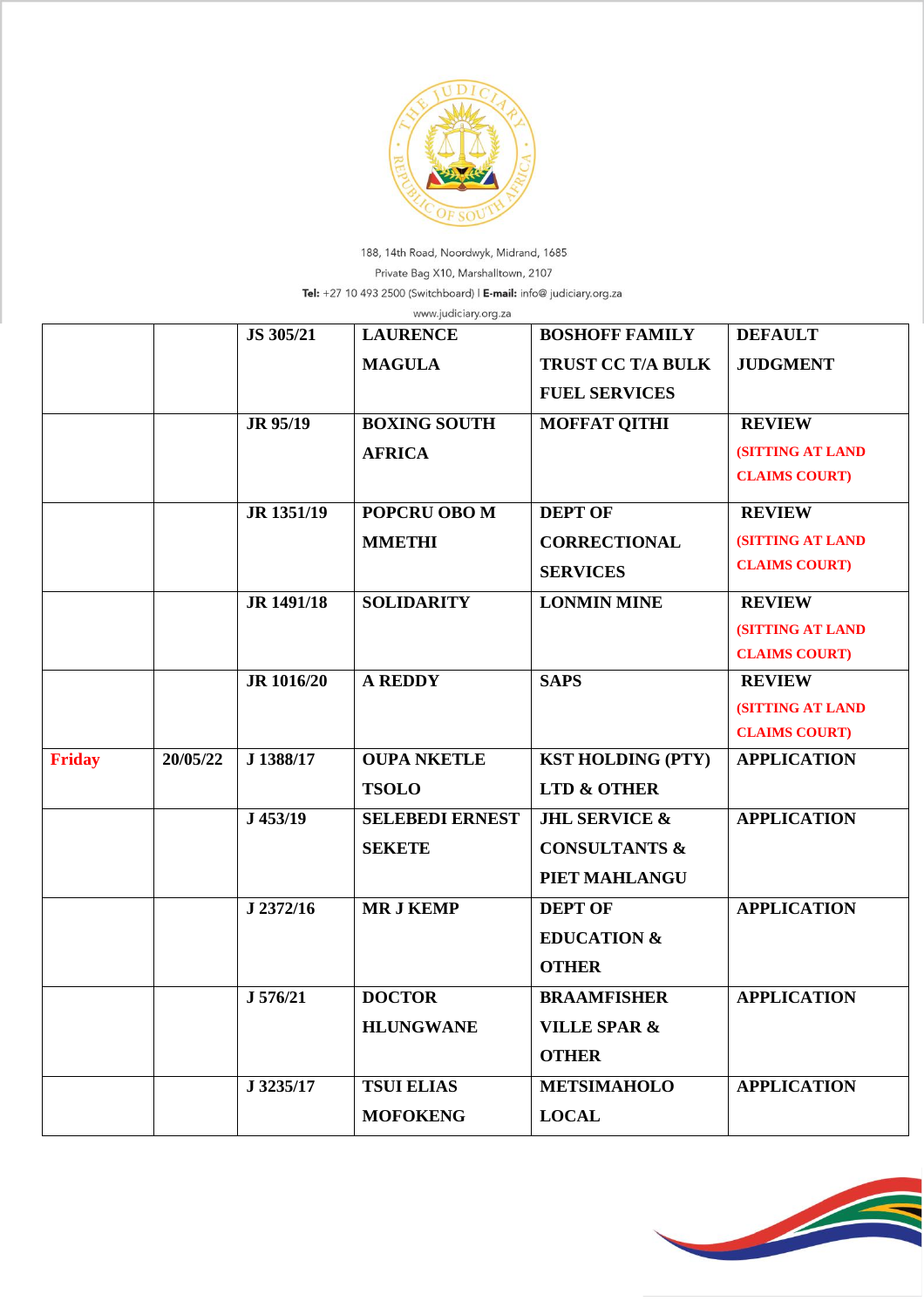|                  |                         | <b>MUNICIPALITY &amp;</b>    |                     |
|------------------|-------------------------|------------------------------|---------------------|
|                  |                         | <b>OTHERS</b>                |                     |
| J 381/22         | <b>IDASA OBO</b>        | <b>ROOTS BUTCHERY</b>        | <b>EX-PARTE</b>     |
|                  | <b>MEMBER</b>           | <b>VLIERENHOUT</b>           |                     |
|                  |                         | <b>PLAZA</b>                 |                     |
| J 353/22         | <b>EMMANUEL T</b>       | <b>THULAMELA</b>             | <b>APPLICATION</b>  |
|                  | <b>MULOVHEDZI &amp;</b> | <b>MUNICIPALITY &amp; 2</b>  |                     |
|                  | <b>17 OTHERS</b>        | <b>OTHERS</b>                |                     |
| J 323/22         | <b>TITUS MAROGA</b>     | <b>SEKHULHUNE</b>            | <b>APPLICATION</b>  |
|                  |                         | <b>DISTRICT</b>              |                     |
|                  |                         | <b>MUNICIPALITY &amp; 2</b>  |                     |
|                  |                         | <b>OTHERS</b>                |                     |
| J 233/22         | <b>S THENGA</b>         | <b>THENGA HOLDINGS</b>       |                     |
|                  |                         | (PTY) LTD                    | <b>EX-PARTE</b>     |
| J 80/22          | <b>V T MAKATE</b>       | <b>MADS RUB &amp; SIZZLE</b> | <b>EX-PARTE</b>     |
| JS 262/21        | <b>TUNGWANE JIM</b>     | <b>AIR LIQUIDE (PTY)</b>     | <b>SPECIAL PLEA</b> |
|                  | <b>KHUTSOM</b>          | <b>LTD</b>                   | <b>REMOVED</b>      |
| JS 757/21        | <b>MASSMART</b>         | <b>SACCAWU</b>               | <b>EXCEPTION</b>    |
|                  | <b>HOLDINGS (PTY)</b>   |                              |                     |
|                  | LTD & 6 OTHERS          |                              |                     |
| <b>JS 725/18</b> | <b>AMCU OBO J</b>       | <b>JUST COAL (PTY)</b>       | <b>CONDONATION</b>  |
|                  | <b>KHOZA &amp; 130</b>  | <b>LTD</b>                   |                     |
|                  | <b>OTHERS</b>           |                              |                     |
| <b>JS 997/21</b> | <b>UNTU OBO</b>         | <b>TRANSNET SOC LTD</b>      | <b>SPECIAL PLEA</b> |
|                  | <b>AFFECTED</b>         |                              |                     |
|                  | <b>MEMBERS</b>          |                              |                     |

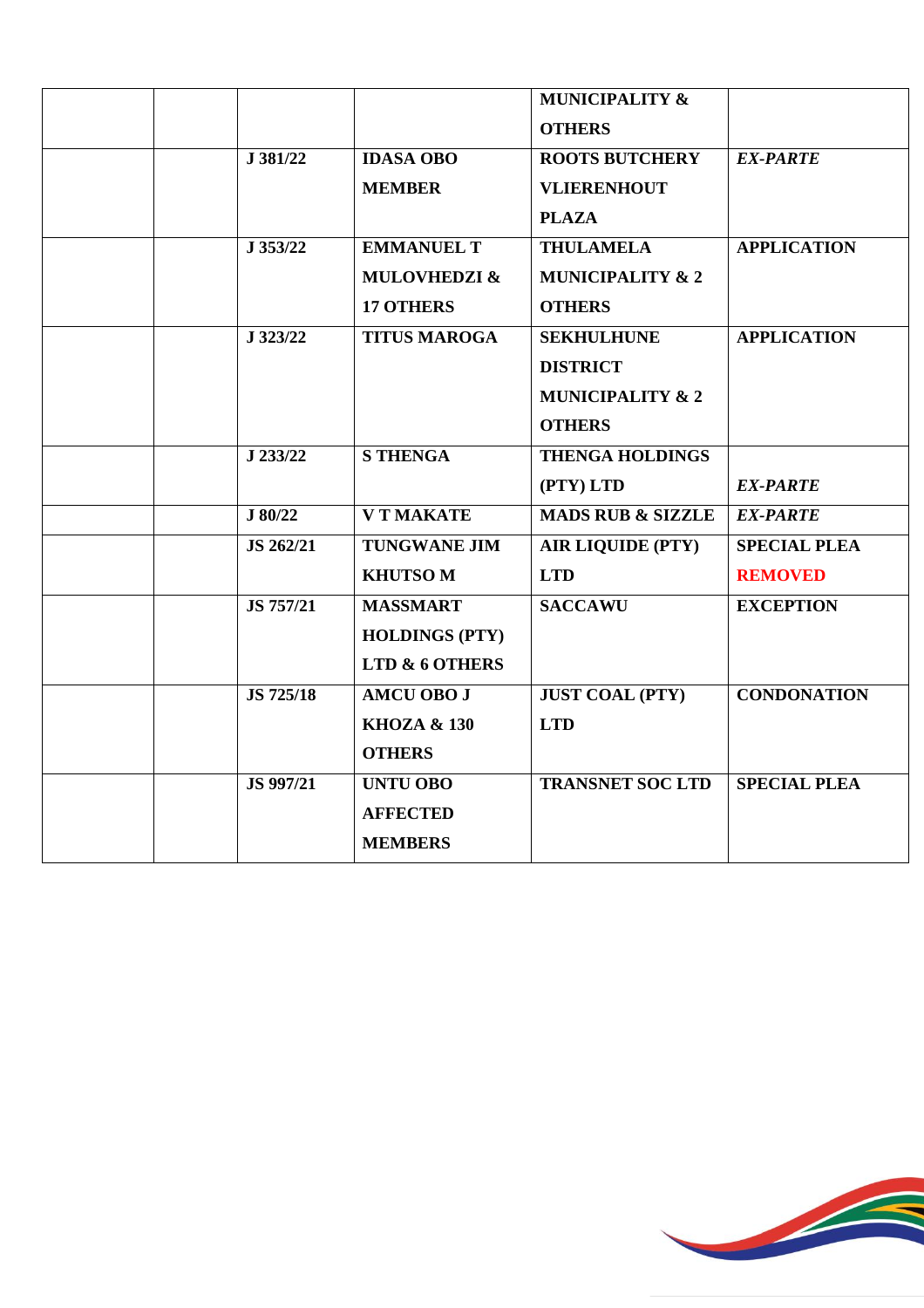

188, 14th Road, Noordwyk, Midrand, 1685 Private Bag X10, Marshalltown, 2107 Tel: +27 10 493 2500 (Switchboard) | E-mail: info@ judiciary.org.za www.judiciary.org.za

# **LABOUR COURT JOHANNESBURG**

### **SECOND TERM**

## **WEEK 6 (16/05/22 TO 20/05/22)**

#### **URGENT COURT**

| <b>DAY</b>      | <b>DATE</b> | <b>CASE NO</b> | <b>APPLICANT</b>         | <b>RESPONDENT</b>        | <b>TYPE OF MATTER</b> |
|-----------------|-------------|----------------|--------------------------|--------------------------|-----------------------|
| <b>Monday</b>   | 16/05/22    | J580/22        | <b>UNISA</b>             | <b>NEHAWU</b>            | <b>STRIKE</b>         |
|                 |             |                |                          |                          | <b>INTERDICT</b>      |
| <b>Tuesday</b>  | 17/05/22    | J 501/22       | <b>AERO LINK</b>         | <b>AUBREY MANGANYE</b>   | <b>STAY OF WRIT</b>   |
|                 |             |                | <b>CONSULTING</b>        |                          |                       |
|                 |             | J 378/22       | <b>MABOTWANE</b>         | <b>MARADONA SIMON</b>    | <b>STAY OF WRIT</b>   |
|                 |             |                | <b>SECURITY SERVICES</b> | <b>MATHEBULA</b>         |                       |
|                 |             |                | (PTY) LTD                |                          |                       |
|                 |             | J 413/22       | <b>B. MAHLOBOGWANE</b>   | <b>CAPRICON DISTRICT</b> | <b>INTERDICTING</b>   |
|                 |             |                |                          | <b>MUNICIPALITY</b>      | <b>DISCIPLINARY</b>   |
|                 |             | J 541/22       | <b>CPES (PTY) LTD</b>    | <b>HYATH HAWABIBI</b>    | <b>STAY OF</b>        |
|                 |             |                |                          |                          | <b>ARBITRATION</b>    |
| Wednesday       | 18/05/22    | J 565/22       | <b>ENERST POLOKO</b>     | <b>ESKOM HOLDINGS</b>    | <b>INTERDICT</b>      |
|                 |             |                | <b>MATLHAKA</b>          | <b>SOC LTD</b>           |                       |
| <b>Thursday</b> | 19/05/22    |                |                          |                          |                       |
| <b>Friday</b>   | 20/05/22    |                |                          |                          |                       |